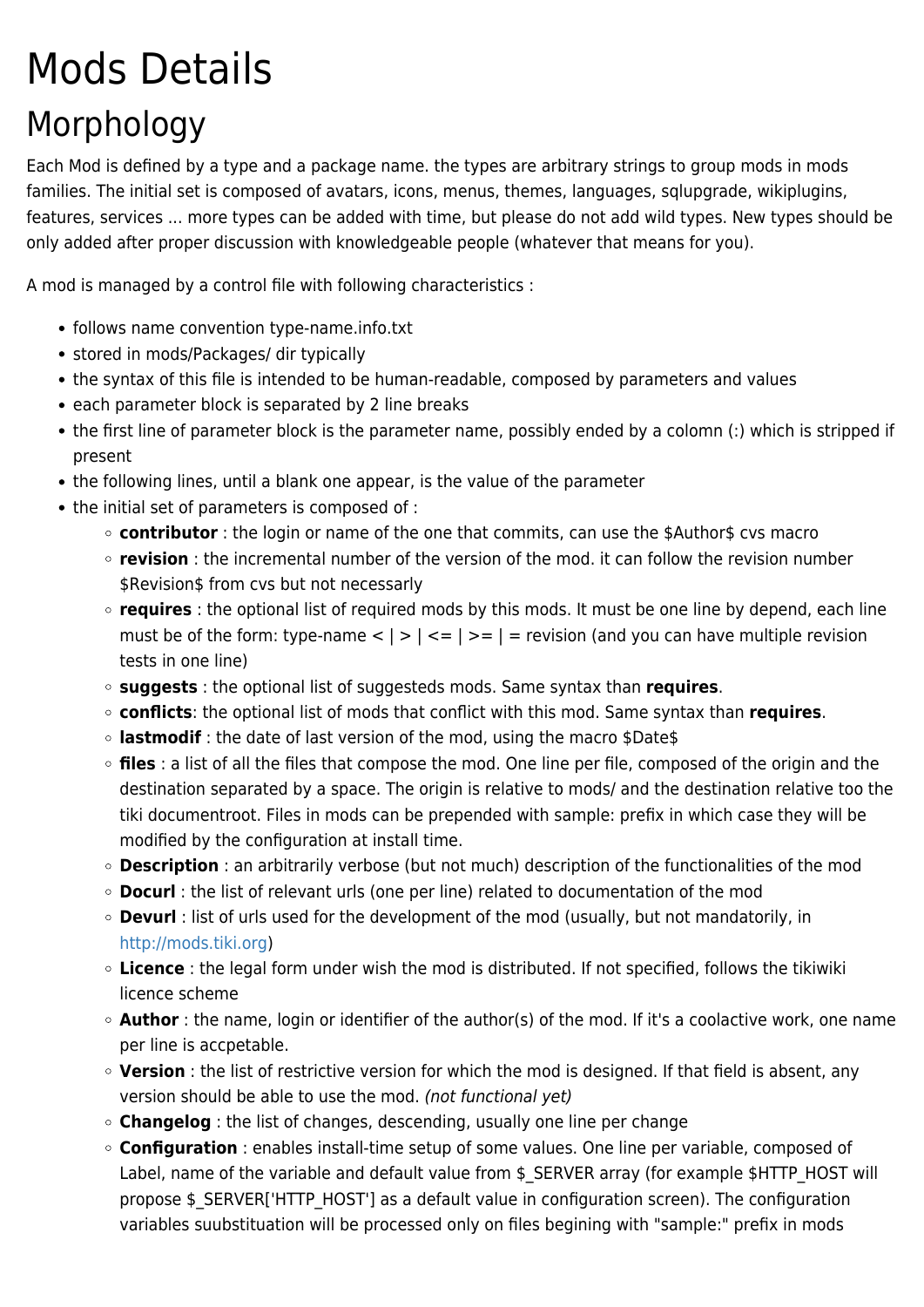repository.

- **Configuration help** : the text displayed on configuration screen at install time (remember to avoid empty lines as they are parameters separators).
- **help** : a freeform text instruction about the mod installation and first use
- **sql-install** : the list of sql command issued at install time, one command per line.
- **sql-remove** : same as sql-install, but executed at removal time.
- **sql-upgrade** : that's a special sql statement list. It's splited by version numbers to which the upgrade sql statements apply. The version number has to be on a line prepended with a column. The lines below the version value will be associated to that version upgrade, so multiple upgrade can be run at once if needed.

The maintenance of the mods repository is managed by other text files that have to be present in the mods/Packages/ dir as well. Those files are indexes in CSV format, so they can be used by other tools. The indexes are following the conventions :

- name convention is that all indexes files begin with 00 list. and end with .txt so they are at the top of the list when Packages content is sorted alphabetically
- each line in indexes is composed by strings enclosed with simple quotes and separated with commas
- the fields are 'type','mod name','revision','description','licence' (probably more will be added, but the order shouldn't change).
- of course the content of fields has to be addslashed (simple quotes preceeded by a backslash).
- there is differnt index files for different uses
	- $\circ$  00 list.txt : is the index of locally available mods. This index can be rebuidl locally by using the 'rebuild local list' link in tiki-mods.php
	- $\circ$  00 list.public.txt : is the index that is generated when you setup your mods to be able to be mods provider. It lists the mods that are available for other tikiwikis
	- $\circ$  00 list.xxxxxx.txt : is the index of remotely available from the sevrer configured in the tikimods admin.php panel where xxxxxx is the urlencoded url of the server it comes from

#### for developers : mods.sh

In 1.9cvs you can find that script in doc/devtools/mods.sh. This script is recent and has only a few features, but the goal is to make possible to manage the mods only with it. Before use **edit this script** to adapt the configuration to your environment, and when done you can launch it from your tiki root directory.

```
Usage: ./doc/devtools/mods.sh <package_name> [copy|diff|install]
  copy : copy tiki files to mods
  diff : diff tiki files with mods
  install : copy mods files to tiki
  without 2nd arg, returns the list of files from package in tiki tree
   !!! note that this script only works with installed packages !!!
   !!! (this is work in progress, use is quite limited for now) !!!
```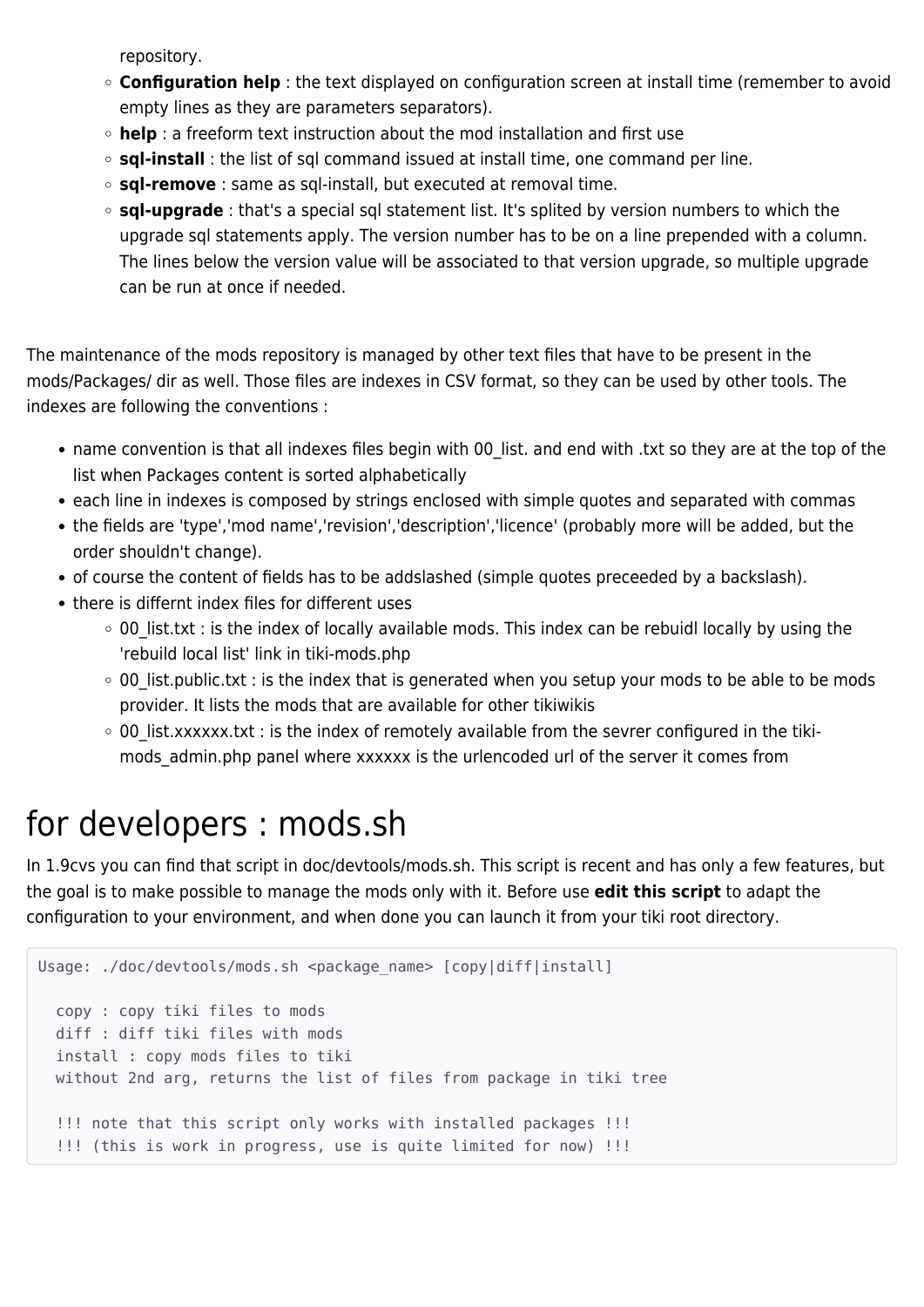### How to add your own mods

Let's work a simple mods, a wikiplugin

#### Get mods

First get a CVS version of mods from HEAD. From now on, all paths will be relative to the directory mods.

#### Create a wikiplugin

Create your plugin:

```
<?php
/*
* $Header: /cvsroot/tikiwiki/_mods/wiki-plugins/dopplr/wiki-plugins/wikiplugin_dopplr.php,v
1.1 2007/12/20 23:37:10 franck Exp $
*
* Dopplr plugin. Add a Dopplr badge
*
* Syntax:
*
* {DOPPLR(badgeid=>id)}
* some content
* {DOPPLR}
*
*/
function wikiplugin dopplr help() {
return tra("Insert a dopplr.com badge on wiki page").":<br
/>{DOPPLR(badgeid=>ID)}".tra("text")."{DOPPLR}";
}
function wikiplugin dopplr($data, $params) {
extract ($params, EXTR SKIP);
$badgeid = (isset($badgeid) && ctype_xdigit($badgeid)) ? "$badgeid" : "";
$begin = '<div id="dopplr-blog-badge"><sscript
src="http://www.dopplr.com/blogbadge/script/'.$badgeid.'"></sscript></div>';
\deltadata = "";
$end = "";return $begin . $data . $end;
}
?>
```
Place it in **wiki-plugins/dopplr/wiki-plugins/wikiplugin\_dopplr.php**

**Security**: ensure to test \$params and \$data so people cannot abuse these variables to compromise the site that runs this wikiplugin

Then create the following file **Packages/wikiplugins-dopplr.info.txt**

```
contributor:
$Author: franck $
```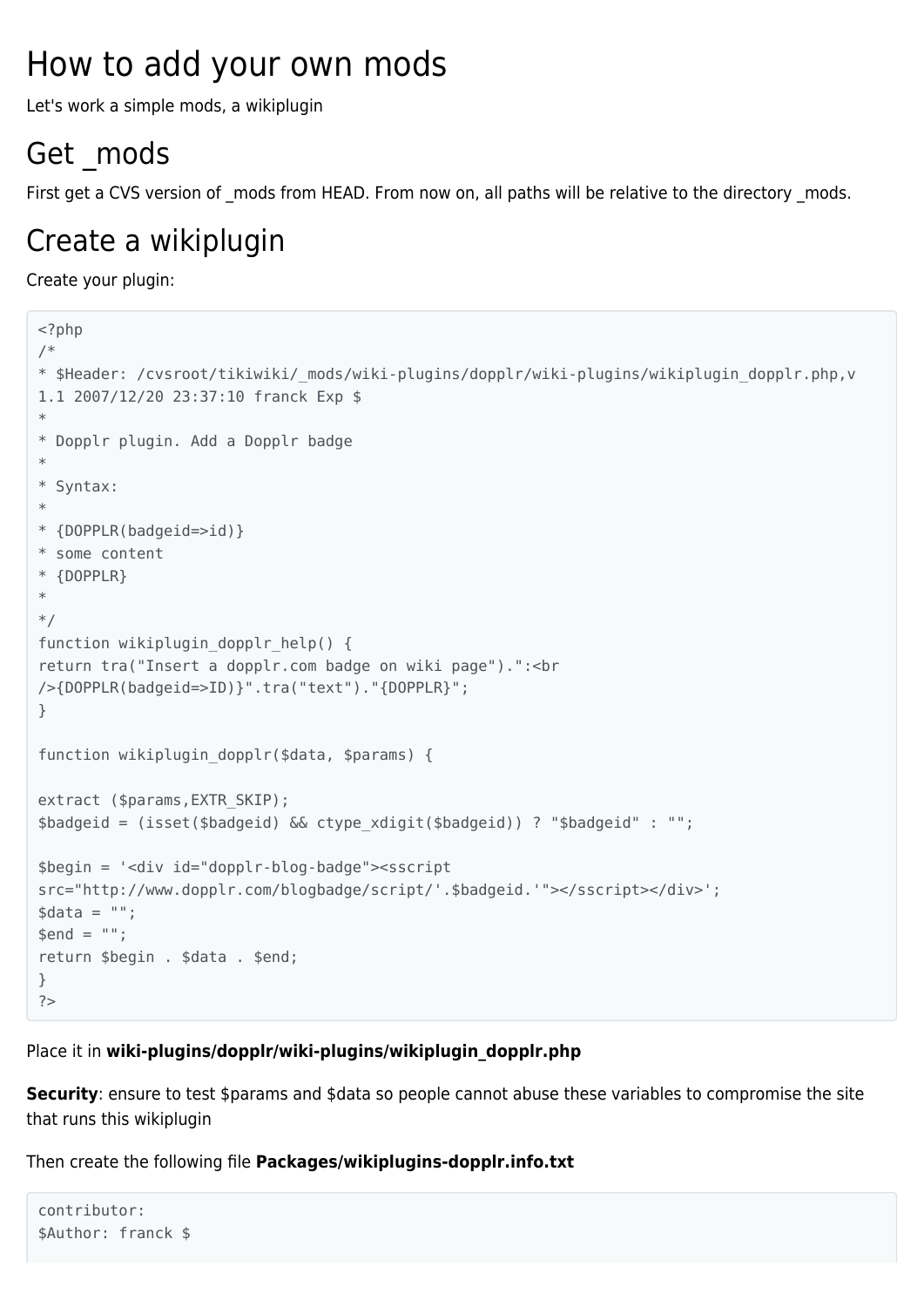```
revision:
 $Revision: 1.1 $
 lastmodif:
 $Date: 2007/12/20 23:37:10 $
 files:
 wiki-plugins/dopplr/wiki-plugins/wikiplugin dopplr.php lib/wiki-plugins/wikiplugin dopplr.php
 author:
 Franck
 licence:
 GNU/LGPL
 Description:
 Add a dopplr.com badge to a wiki page
add into the file Packages/00_list.txt the line:
```
'wikiplugins','dopplr','1.0','add a dopplr.com badge','GNU/LGPL'

## Commit the wikiplugin

```
cvs -z5 add wiki-plugins/dopplr
cvs -z5 add wiki-plugins/dopplr/wiki-plugins
cvs -z5 add wiki-plugins/dopplr/wiki-plugins/wikiplugin_dopplr.php
cvs -z5 add Packages/wikiplugins-dopplr.info.txt
cvs -z5 commit -m "Wikiplugin dopplr.com badge" Packages/wikiplugins-dopplr.info.txt
Packages/00_list.txt wiki-plugins/dopplr/wiki-plugins/wikiplugin_dopplr.php
```
#### Make it available

Go on<irc://irc.freenode.net/#tikiwiki>or send an e-mail to the developer list to have<http://mods.tiki.org/> updated.

# Mods evolution

The first version of mods feature is very basic, and will need to handle some more things :

- md5 signature of the tarball present in the control file
- management of scripted operation at install and remove time, for patching or anything. But anything being able to be anything by nature, it requires a good security attention and a non-risky context.
- adding more information in the control file
- possibility for having multiple author displayed in the mod details
- new type of mods for maintenance operations like upgrade, janitoring, cleaning, archiving, or anything that can be handled by sql commands, those mods are never installed and can be run at will
- languages modularisation, that would involve a new convention about translating mods-specific strings as well as gathering all strings in a common place for easy translation.
- styles modularization, by cutting the css in part, so mod can embed, as for language, the specific part needed for its use.